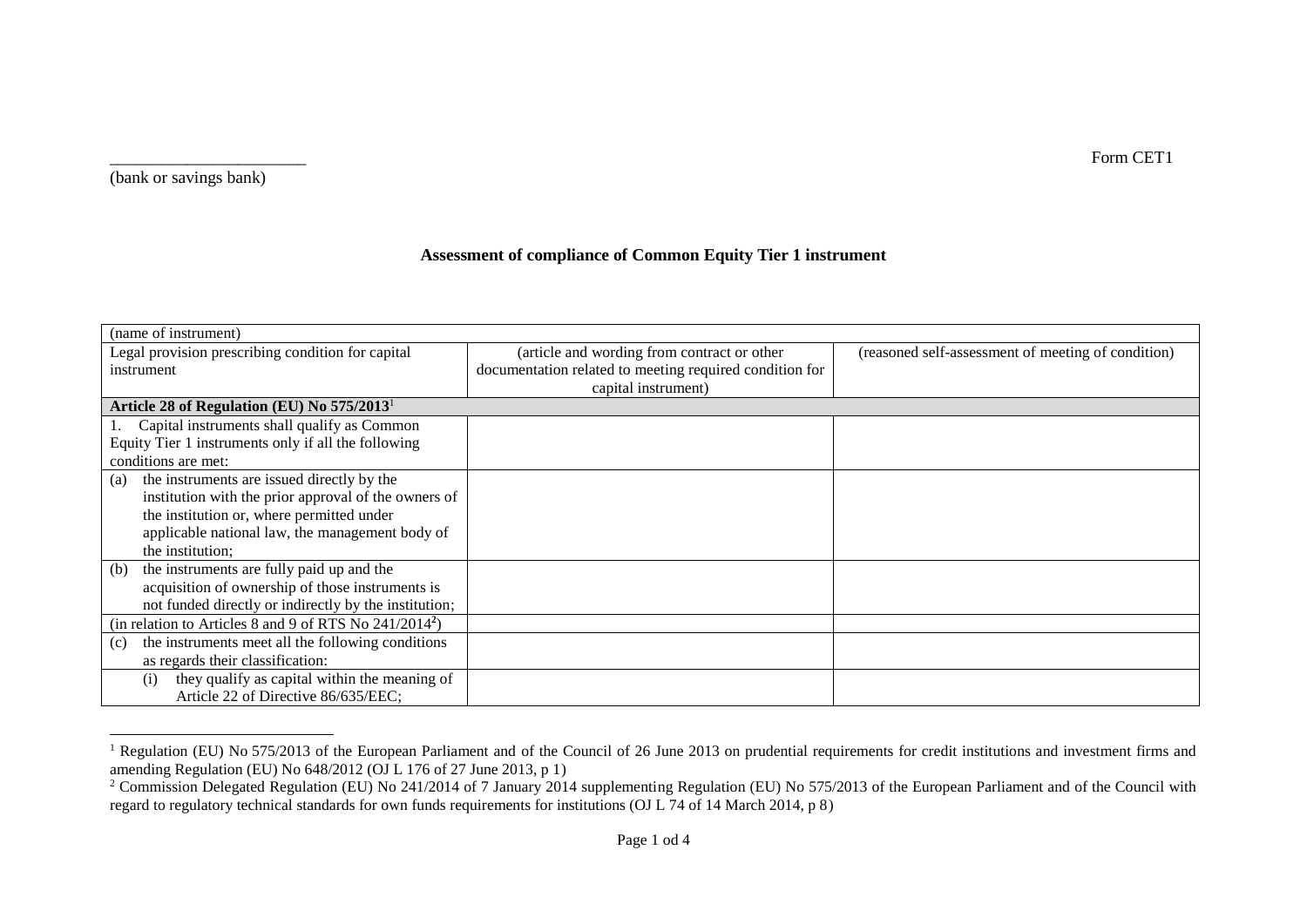|     | they are classified as equity within the<br>(ii)<br>meaning of the applicable accounting<br>framework;                                                         |  |
|-----|----------------------------------------------------------------------------------------------------------------------------------------------------------------|--|
|     | (iii) they are classified as equity capital for the<br>purposes of determining balance sheet<br>insolvency, where applicable under national<br>insolvency law; |  |
| (d) | the instruments are clearly and separately                                                                                                                     |  |
|     | disclosed on the balance sheet in the financial<br>statements of the institution;                                                                              |  |
| (e) | the instruments are perpetual;                                                                                                                                 |  |
| (f) | the principal amount of the instruments may not                                                                                                                |  |
|     | be reduced or repaid, except in either of the                                                                                                                  |  |
|     | following cases;                                                                                                                                               |  |
|     | the liquidation of the institution;<br>(i)                                                                                                                     |  |
|     | discretionary repurchases of the instruments<br>(ii)                                                                                                           |  |
|     | or other discretionary means of reducing                                                                                                                       |  |
|     | capital, where the institution has received the                                                                                                                |  |
|     | prior permission of the competent authority                                                                                                                    |  |
|     | in accordance with Article 77;                                                                                                                                 |  |
| (g) | the provisions governing the instruments do not                                                                                                                |  |
|     | indicate expressly or implicitly that the principal<br>amount of the instruments would or might be                                                             |  |
|     | reduced or repaid other than in the liquidation of                                                                                                             |  |
|     | the institution, and the institution does not                                                                                                                  |  |
|     | otherwise provide such an indication prior to or at                                                                                                            |  |
|     | issuance of the instruments, except in the case of                                                                                                             |  |
|     | instruments referred to in Article 27 where the                                                                                                                |  |
|     | refusal by the institution to redeem such                                                                                                                      |  |
|     | instruments is prohibited under applicable national                                                                                                            |  |
|     | law;                                                                                                                                                           |  |
| (h) | the instruments meet the following conditions as                                                                                                               |  |
|     | regards distributions:                                                                                                                                         |  |
|     | there is no preferential distribution treatment<br>(i)                                                                                                         |  |
|     | regarding the order of distribution payments,                                                                                                                  |  |
|     | including in relation to other Common                                                                                                                          |  |
|     | Equity Tier 1 instruments, and the terms                                                                                                                       |  |
|     | governing the instruments do not provide                                                                                                                       |  |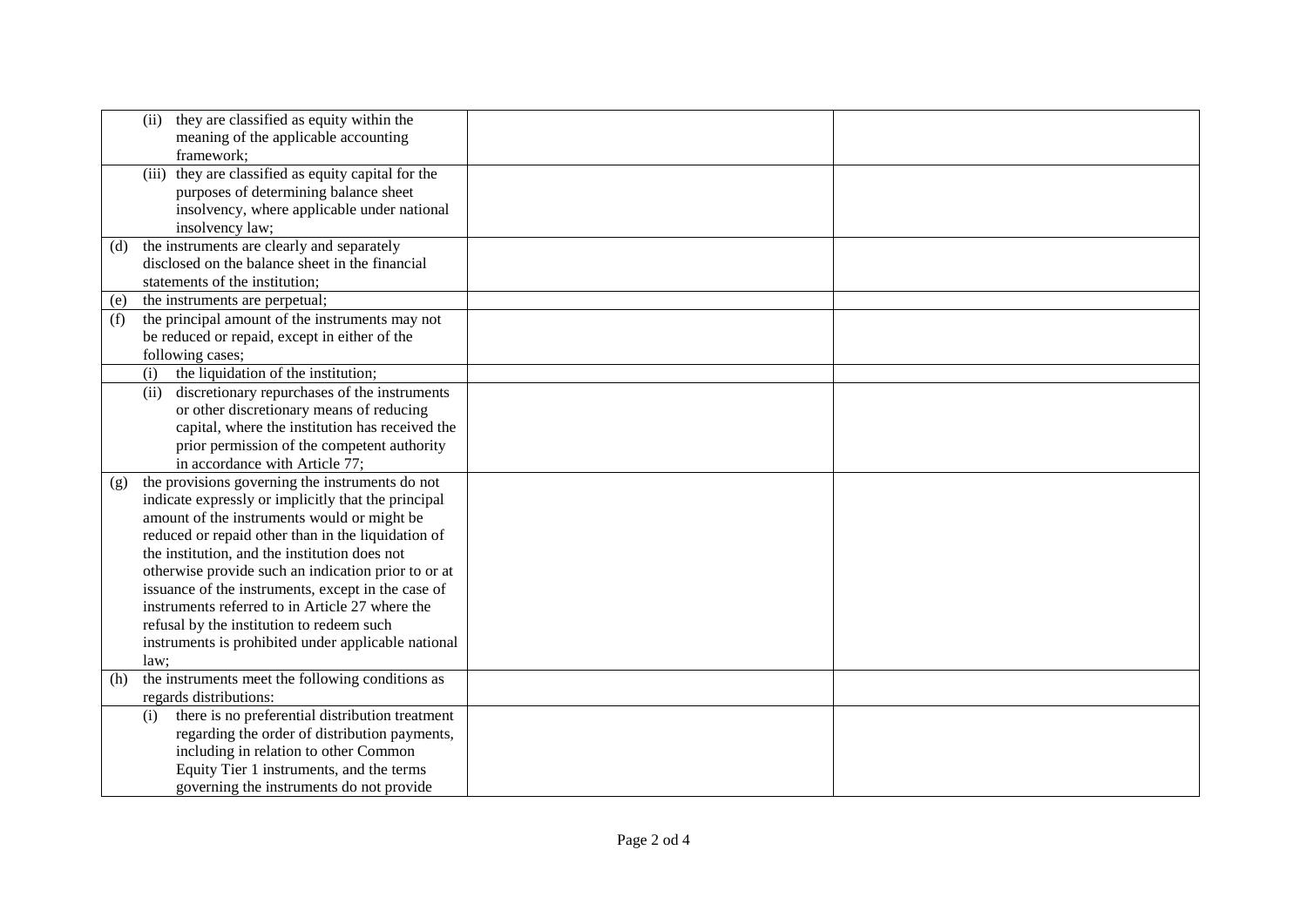| preferential rights to payment of                         |  |
|-----------------------------------------------------------|--|
| distributions;                                            |  |
| (in relation to Articles 7a, 7b, 7c and 7d of RTS         |  |
| No 241/2014)                                              |  |
| distributions to holders of the instruments<br>(ii)       |  |
|                                                           |  |
| may be paid only out of distributable items;              |  |
| (iii) the conditions governing the instruments do         |  |
| not include a cap or other restriction on the             |  |
| maximum level of distributions, except in the             |  |
| case of the instruments referred to in Article            |  |
| 27:                                                       |  |
| the level of distributions is not determined on<br>(iv)   |  |
| the basis of the amount for which the                     |  |
| instruments were purchased at issuance,                   |  |
| except in the case of the instruments referred            |  |
| to in Article 27;                                         |  |
| the conditions governing the instruments do<br>(v)        |  |
| not include any obligation for the institution            |  |
| to make distributions to their holders and the            |  |
| institution is not otherwise subject to such an           |  |
| obligation;                                               |  |
| (vi) non-payment of distributions does not                |  |
| constitute an event of default of the                     |  |
| institution;                                              |  |
| (vii) the cancellation of distributions imposes no        |  |
| restrictions on the institution;                          |  |
| compared to all the capital instruments issued by<br>(i)  |  |
| the institution, the instruments absorb the first and     |  |
| proportionately greatest share of losses as they          |  |
| occur, and each instrument absorbs losses to the          |  |
| same degree as all other Common Equity Tier 1             |  |
| instruments;                                              |  |
| the instruments rank below all other claims in the<br>(i) |  |
| event of insolvency or liquidation of the                 |  |
| institution;                                              |  |
| the instruments entitle their owners to a claim on<br>(k) |  |
| the residual assets of the institution, which, in the     |  |
| event of its liquidation and after the payment of all     |  |